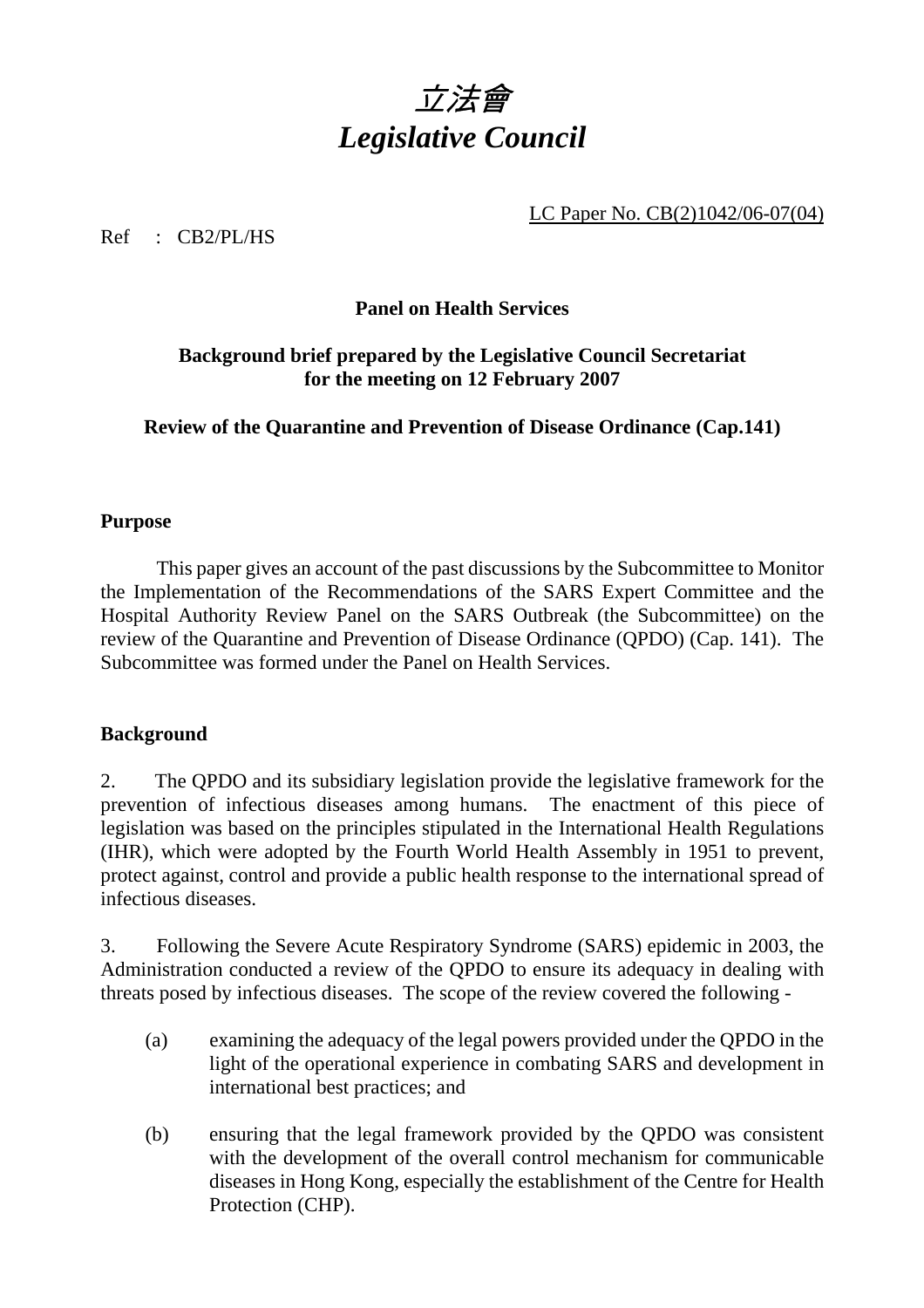# **Past discussions**

4. The Administration briefed the Subcommittee on 15 December 2003 on the progress made on the review of the QPDO.

5. Members noted the Administration's plan to introduce legislative amendments to the QPDO in the early half of 2004 to effect the following changes -

- (a) to make clear the definitions of certain terms, such as "port", contained in the QPDO to better prevent import and export of infectious diseases;
- (b) to extend the existing powers provided under regulation 19 of the Prevention of the Spread of Infectious Diseases Regulations (Cap. 141 sub. leg. B) (PSIDR) for a health officer to require disinfection of buildings to cover vessels, aircrafts, vehicles and conveyances. For exigency, persons authorised by a health officer would be allowed to carry out disinfection and cleansing of contaminated areas;
- (c) in addition to sick persons, contacts or carriers of an infectious disease, to extend the coverage of regulations 10 to 12 of the PSIDR to persons whom a health officer suspected to be sick. These persons might be removed/treated/detained in an infectious disease hospital or such other places, including a vessel or conveyance, as the health officer might appoint. Where persons failed to cooperate, police assistance could be sought to break into the premises to effect removal actions; and
- (d) to spell out in the PSIDR powers for home confinement of close contacts of an infectious disease.

6. A member was of the view that the scope of the QPDO should be expanded to cover syndromes of any sudden upsurge of infectious disease of unknown nature or of significant public health concern, so that new disease threats could be recognised and outbreaks could be identified early. The Administration agreed to take this into account in its review of the QPDO.

7. The Administration was also urged to expeditiously transfer the statutory powers under the QPDO from the Director of Health to the Head of CHP, in order to avoid delaying and complicating the decision-making process in the fight against infectious diseases. The Administration responded that as CHP was part of the Department of Health, review of the statutory powers to be rested upon the Head of CHP would be covered in the review of the QPDO.

8. In response to members' call for a comprehensive revamp of the QPDO to better combat infectious diseases, the Administration advised that it would not be possible to do so in the short term, as a review of the IHR, being undertaken by the World Health Organization, would take up to 2005 to complete. Some members queried the need for the